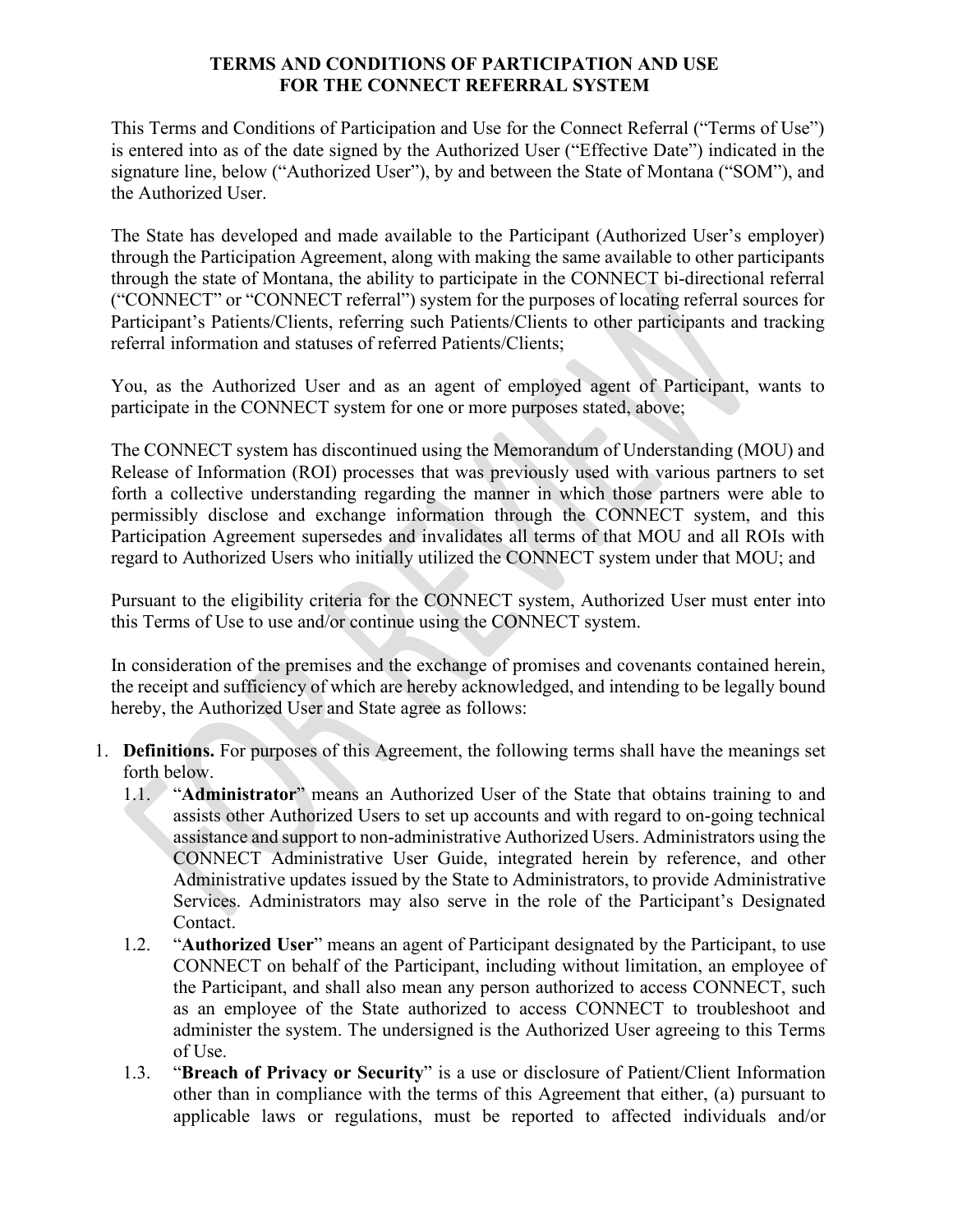government officials, including without limitation federal or state data breach notification rules, or (b) adversely affects: (i) the viability of CONNECT; (ii) the trust among participants; or (iii) the legal liability of the State or any participant.

- 1.4. "**Client**" means a person receiving services from a participant, who may or may not be a patient of a Health Care Provider, whose data is shared through CONNECT.
- 1.5. "**CONNECT bi-directional referral** ("CONNECT" or "CONNECT referral") **system**" means the CONNECT system developed by the State to provide for an electronic space that considers both Patient/Client Data going from a participant (such as a health care provider) to another participant (such as a referred community program or resource) and the information returning from the other participant to the originating participant for the purpose of facilitating more clinically meaningful, cost effective referring and coordinated care for Patients/Clients of participants. The CONNECT system is intended to support and assist in facilitating such referrals, electronically, and support bidirectional communication related to such referrals in a secure electronic space between participants.
- 1.6. "**Data**" (also referred to as "**Patient/Client Information**") means protected health information, or information that identifies a Patient/Client, provided to CONNECT by Data Suppliers. For the purposes of this Agreement, protected health information is defined by the Health Insurance Portability and Accountability Act (HIPAA) Standards for Privacy of Individually Identifiable Health Information, 45 C.F.R. Part 160 and Part 164, Subpart E, and the HIPAA Security Standards, 45 C.F.R. Part 160 and Part 164, Subpart C, both as amended from time to time.
- 1.7. "**Data Recipient**" means an individual or entity that has entered into a Participation Agreement and whose Authorized Users will receive Data using the CONNECT system.
- 1.8. "**Data Supplier**" means a HIPAA covered entity, usually a Health Care Provider, that has entered into this Participation Agreement.
- 1.9. "**Designated Contact**" means an Authorized User employed or contracted by a participant and designated by the Participant to be the recipient of notices from the State under this Agreement and the main contact of the Participant to make and engage in communications between the Participant and the State in regards to utilization of CONNECT.
- 1.10. "**Gatekeeper**" means the CONNECT Authorized User of participants that receives notification of all referrals for participants. The Gatekeeper assigns incoming client referrals to the Authorized User within the Participant's workforce who is the provider expected to serve the Patient/Client referred. Gatekeepers receive notifications via when a referral is sent through the system to Participant from another participant.
- 1.11. "**Health Care Provider**" means a physician, group practice, hospital or health system, or other health care organization or professional that provides treatment to Patients and has entered into a Participation Agreement. A Health Care Provider also may be a participant, a Data Supplier, a Data Recipient, and an Authorized User.
- 1.12. "**Participant**" is your authorizing Agent under the Participation Agreement. This Agreement does not permit access to CONNECT by persons who are not participants or Authorized Users of Participants or the State. Anytime you, the Authorized User, login to the CONNECT system, you are identifying yourself as the Authorized User of your sponsoring Participant. If you leave Participant's employee, you no longer have permission to login to CONNECT, unless and until, you are added as an Authorized User of another participant.
- 1.13. A "**participant**" or "**participants**," herein, refers to all connect participants, including Participant.
- 1.14. "**Participation Agreement**" means a legally binding agreement between the State and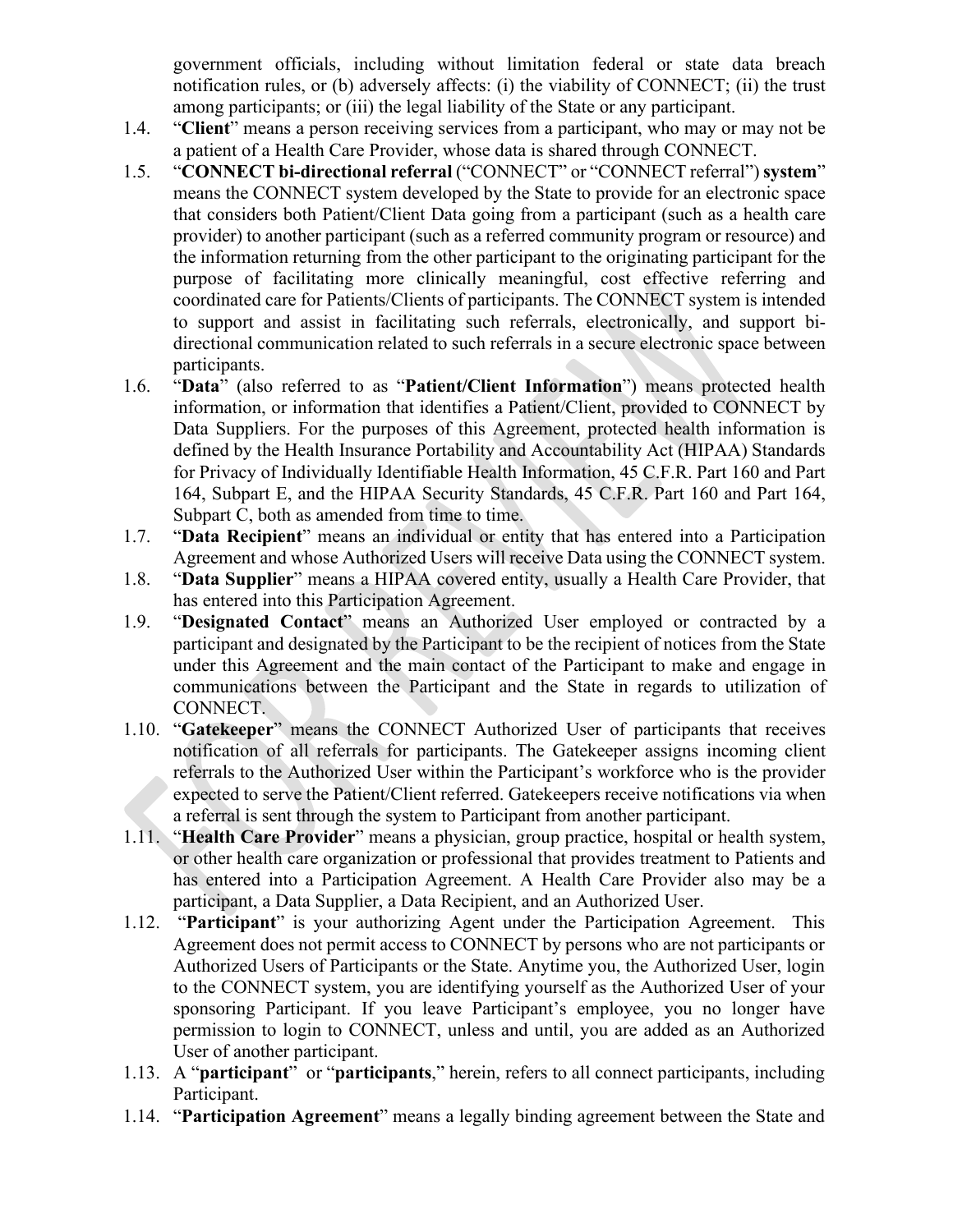a party pursuant to which that party acts as a participant in accordance with, and agrees to comply with, this Agreement.

- 1.15. "**Patient/Client Data**" means information provided or made available through CONNECT.
- 1.16. "**Patient**" means an individual who has received or will receive treatment or health care services from a Health Care Provider.
- 1.17. "**Permitted Use**" is the reason or reasons for which Participants and Authorized Users may access Data through CONNECT. For the purpose of this Agreement, Permitted Use is defined as: use of Participant, and other participants, locating referral sources for Participant's Patients/Clients, referring such Patients/Clients to other participants and tracking referral information and statuses of referred Patients/Clients to ensure referral process effectuated its purpose. The State is permitted to use CONNECT and Participant information in connect to administer the CONNECT system and assist Participant and other participants in a manner compliant with this Agreement and applicable law, including Privacy Laws, and for the purpose of obtaining and using Participant information, excluding Patient/Client Data protected from such uses by Privacy Laws, to further public health efforts in the State of Montana, including, but not limited to, integrating Participant information into other public health related referral systems and making the information publicly available. The right of the state to use and disclose Participant information by the State for public health efforts will survive the termination of this Agreement.
- 1.18. "**Privacy Laws**" means all federal and state laws and regulations designed to protect the privacy and security of individuals and governing the use and disclosure of individually identifiable information of Patients/Clients of Participants used or disclosed by and through the CONNECT system by the State, Participants and Authorized Users. Such laws include, but are not limited to, the health insurance portability and accountability act of 1996 (HIPAA), the Health Information Technology for Economic and Clinical Health Act of 2009 (HITECH Act), and the regulations promulgated thereunder (such as the HIPAA Privacy Rule, Security Rule, and Breach Notification Rule) by the U.S. Department of Health and Human Services (the "HIPAA Regulations") and other applicable laws, such as the Montana Statutes falling within the Montana Code Annotated, Title 50 (Health and Safety), Chapter 16 (Health Care Information), as applicable; the Family Educational Rights and Privacy Act (FERPA) and Montana Statutes falling within Title 20 (Education), specifically, Chapter 5 (Pupils), Chapter 1 (General Provisions), Part 2 (Miscellaneous Provisions) and Chapter 5 (Pupils), Part 4. (Health), along with any other state or federal laws governing the use and disclosure of education and other such confidential records, such as those statutes and rules implemented under the Montana Code Annotated Title 52 (Family Service), and Title 41 (Minors); the Individuals with Disabilities Act (IDEA) and its implementing regulations; 42 CFR Part 2 (governing information related to alcohol or drug abuse diagnosis, treatment or referral for treatment by Part 2 providers), and its implementing regulations; and, all other laws governing the use and disclosure of individually identifiable information of Patients/Clients of the State, Participants and Authorized Users used and disclosed pursuant to this Agreement through the CONNECT system.
- 1.19. "**Provider"** means the Authorized User in the Participant's employ that offers the actual service to the client. Providers are the individuals who both make the referrals through the system and who update referral statuses of Patients/Clients in the CONNECT system. These individuals may be medical doctors, nurses, social workers, therapists, nutritionists, or other individuals employed by the Participant to provide services. Participants may also assign provider roles to individuals who assist the services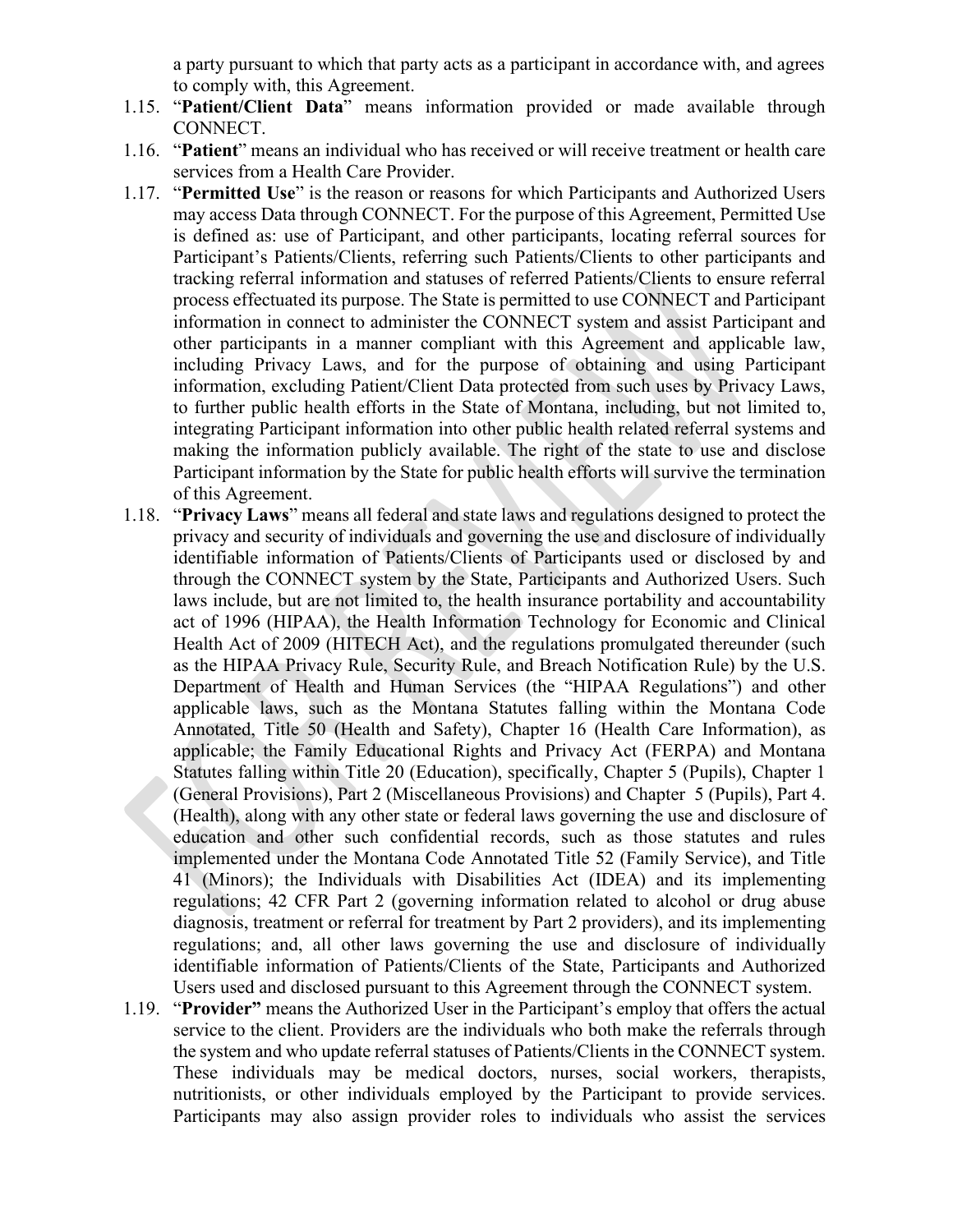providers. Providers may also be CONNECT Gatekeepers for purposes of referral assignment.

2. **Authorized User Term**: This Agreement and Authorized Users access to the CONNECT system shall continue in effect until the Participation Agreement is terminated by the Participant or until the time that the Authorized User no longer is an Authorized User of Participant, whichever occurs sooner. Participant or Authorized User can terminate this Agreement for Authorized use by closing Authorized User's account in CONNECT and ensuring that Authorized user no longer access or uses the CONNECT system.

# 3. **Grant of Access to Participants and Authorized Users for Limited Purpose.**

- 3.1. **Limited Grant of Access and Use.** The State grants to the Participant through its Authorized Users a limited, non-exclusive, non-transferable, personal, revocable license to access and use the CONNECT referral system maintained by the State for the Permitted Use of CONNECT. Until the Authorized User's access to CONNECT is terminated in accordance with this Agreement, Authorized Users may only use CONNECT for the Permitted Uses expressly authorized by the State in this Agreement and any modifications, upgrades and new versions of this Agreement provided to the Participant according to the terms of this Agreement.
- 3.2. **Grant of License for Use for Limited Purpose.** The State provides to Participants a limited, non-exclusive, non-transferable, personal revocable license to use CONNECT to make referrals to other participants and provide referral related Patient/Client Information to CONNECT and other participants, pursuant to and in compliance with all applicable laws governing the privacy and confidentiality of such information.
- 3.3. **Ownership.** Access to CONNECT is licensed and not sold. No Authorized User or Participant shall, by virtue of this Agreement or otherwise, acquire any rights whatsoever in CONNECT, aside from the limited licenses granted herein, and each Authorized User and Participant hereby expressly disclaims any other rights therein. The State shall have and retain all right, title and interest in and to CONNECT and all the State Intellectual Property (defined below) comprising CONNECT as well as any modifications or enhancements made thereto. Each Authorized User and each Participant hereby irrevocably assigns to the State ownership of any and all suggestions, modifications, enhancements, improvements, alterations, changes or revisions to CONNECT (collectively, "**Modifications**") made or suggested by an Authorized User or a participant. Each Authorized User and each Participant will cooperate with the State, take any and all necessary actions, and provide any necessary documentation requested by the State to confirm such assignments and the State's ownership of the Modifications.
- 3.4. **Prohibitions.** Neither Authorized Users nor Participants may copy, use, modify, display, rent, resell, sublicense or distribute CONNECT or access thereto without the State's prior written approval. No identifying marks, the State Intellectual Property or other proprietary right notices of the State or other parties may be deleted from, altered or obscured on CONNECT or materials produced by or using CONNECT. Authorized Users of Participants may not translate, decompile, disassemble, reverse compile, reverse engineer, decrypt or otherwise seek to recreate the source code of CONNECT, adapt CONNECT in any way or use it to create a derivative work, or grant any other person or entity the right or access to do so, without the prior written approval of the State. The State is not responsible for providing any updates, enhancements, modifications, revisions, additions, replacements or conversions to CONNECT, or for otherwise maintaining CONNECT, except as otherwise expressly set forth in this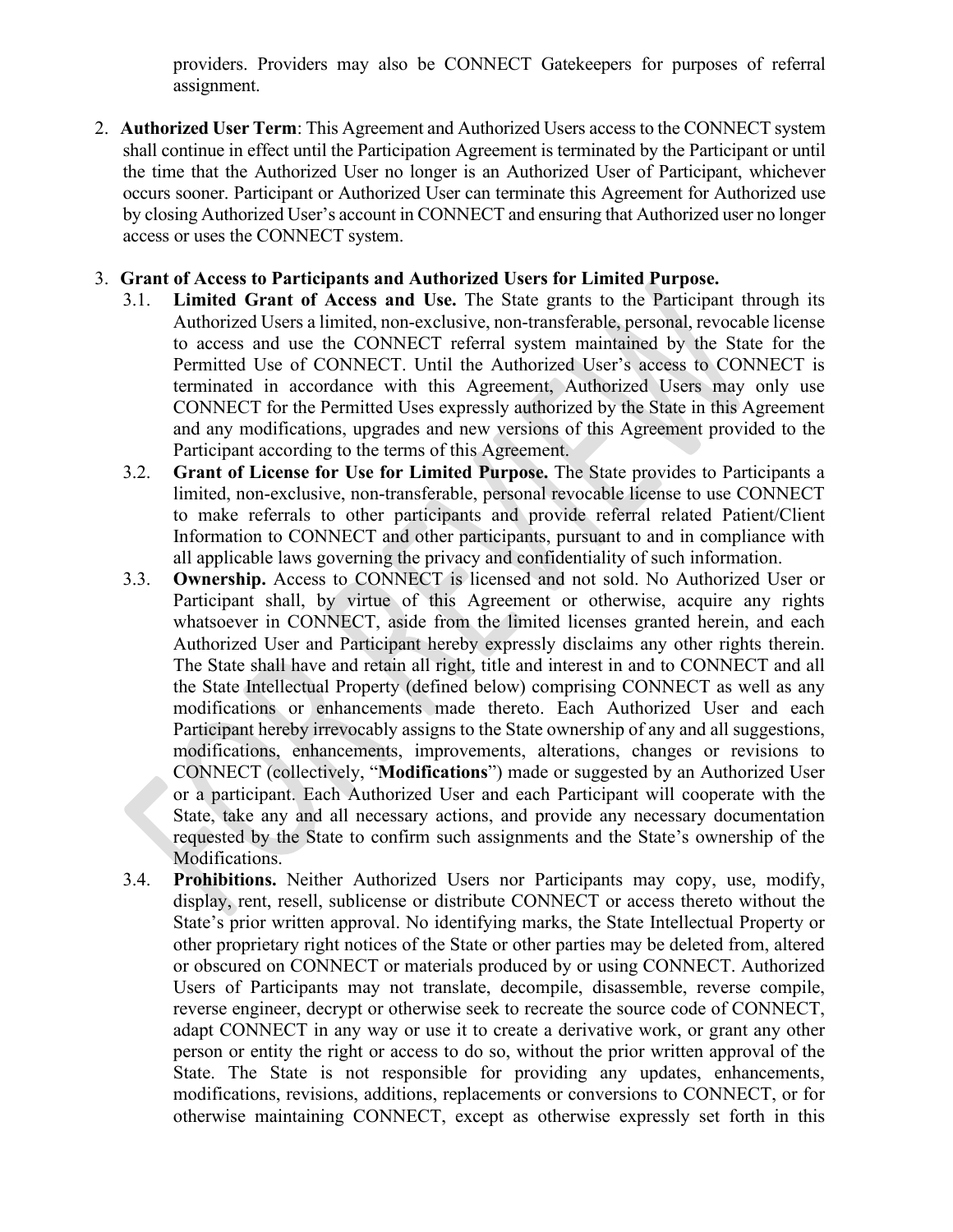Agreement. Authorized Users of Participants agree not to use any communications systems provided by CONNECT for any commercial solicitation.

3.5. **Reserved Rights.** All rights not specifically granted to Authorized Users or Participants hereunder are reserved by the State. Nothing herein shall prevent the State from promoting, selling, providing, licensing or sublicensing access to CONNECT to other parties in the State's sole discretion.

# 4. **Obligation of Participant and Authorized Users.**

- 4.1. **Participant Responsible for Conduct of Authorized Users.** Participant shall be solely responsible for all acts and omissions of Participant and/or Participant's Authorized Users, and all other individuals who access Patient/Client referral information through CONNECT and/or make such information available through CONNECT to other participants, and all such acts and omissions shall be deemed to be the acts and omissions of Participant. Participant shall require that all of its Authorized Users use the CONNECT referral system only in accordance with the terms of this Agreement. Participant shall discipline appropriately any of its Authorized Users who fail to act in accordance with this Agreement in accordance with the Participant's disciplinary policies and procedures.
- 4.2. **Permissible Use of CONNECT.** Participant and Authorized Users may only use CONNECT in accordance with this Agreement and any relevant policies and procedures developed by the State related to CONNECT and only for the Permitted Uses set forth in this Agreement. Specifically, Participant and Authorized Users may use CONNECT only to locate referral sources for Participant's Patients/Clients, in order to refer Patients/Clients to other participants, to provide/obtain referral information related to a Patient/Client referred by or referred to the Participant, and to track the status of referrals of referred Patients/Clients and only in compliance with all state and federal privacy and confidential laws and regulations applicable to the referral information and data disclosed ("**Privacy Laws**").
	- 4.2.1. **No unauthorized aggregation of data.** Neither Participant or Authorized Users may aggregate data contained in the system in a manner not authorized by the State. Notwithstanding such prohibition, Participants and Authorized Users may utilize information contained in the system, including aggregating data related to their own referrals that the State has provided them access to in the CONNECT system in a manner compliant with all applicable laws and regulations, including, but not limited to Privacy Laws. The State may aggregate Participant information for the purpose of using such information, excluding Patient/Client Data protected from such uses by Privacy Laws, to further public health efforts in the State of Montana, including, but not limited to, integrating Participant information into other public health related referral systems and making the information publicly available. The right of the state to use and disclose Participant information by the State for public health efforts will survive the termination of this Agreement.
- 4.3. **Password Security and Management.** Participant and its Authorized Users shall be solely responsible for the security and confidentiality of the username and password utilized for his or her to access CONNECT, and Authorized User shall not disclose to any other person his or her password. Authorized User acknowledges that he or she is the only individual authorized to use his or her username and password, and Authorized User shall be solely responsible for any access to CONNECT using his or her username and password and any and all actions thereunder. Authorized User shall not attempt to learn or utilize the username or password of another Authorized User. Authorized User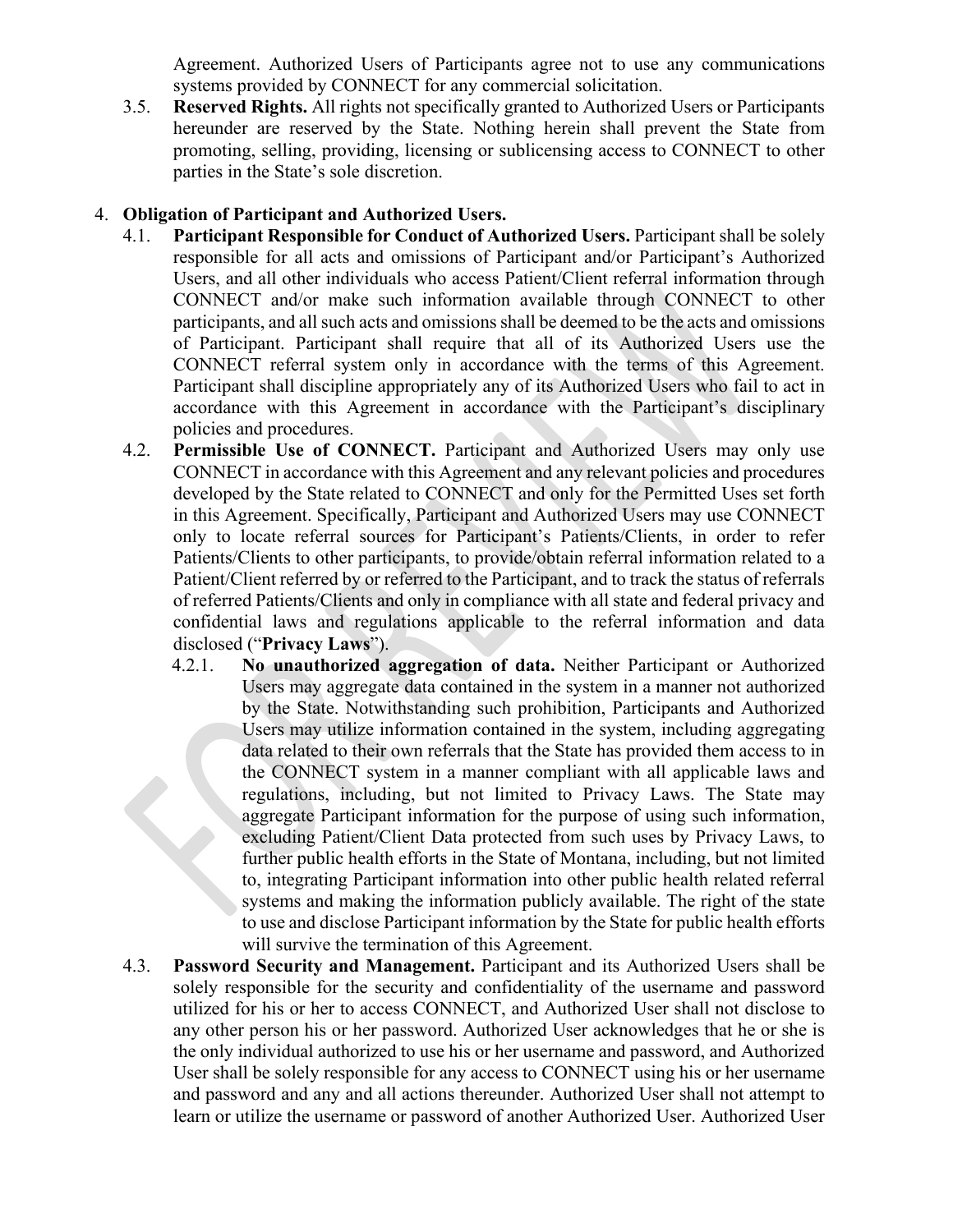is required to comply with all the State policies and procedures related to password management. Authorized User agrees to use his or her best efforts to ensure that all access to CONNECT and any other information and materials produced or disclosed in connection therewith are protected against unauthorized use, dissemination or disclosure. The State reserves the right to revoke an Authorized User's username and password at any time.

- 4.4. **Acceptable Use.** Participants and Authorized Users assume sole and complete responsibility for ensuring that no unauthorized use of CONNECT occurs through its or their credentials or system. Unauthorized use includes, without limitation: (a) use of CONNECT to access non-CONNECT resources; (b) attempts to gain access to data about individuals other than for the Permitted Uses set forth under this Agreement, as set forth in these Terms of Use and the applicable policies and procedures; (c) alteration or modification of individual data or of any CONNECT configuration values from the originally delivered values; (d) accessing CONNECT through any technology or means other than through the user account information provided to Authorized Users by the State or the method specified by the State; or (e) any use of CONNECT or the information contained therein in violation of any applicable law or regulation. Additionally, Authorized Users of Participants will each use best efforts to ensure compliance with the following requirements; (i) Authorized Users of Participants must not enter or transmit any information using CONNECT that is or in a manner that is unlawful, false, offensive, defamatory, or infringes the rights of any person; (ii) Authorized Users of Participants must not use CONNECT in a way that disrupts use of CONNECT by others; and (iii) Authorized Users of Participants must not use any information obtained through CONNECT except for the purpose for which the information was provided, and must not attempt to use CONNECT to gain unauthorized access to information.
- 4.5. **Suitability.** Each Participant shall be responsible for determining the suitability of CONNECT for its operations and for sending/receiving Patient/Client referrals and whether CONNECT will achieve the results it desires relating to the same. As with manually kept records, records transmitted using CONNECT may contain errors, whether resulting from incorrect input or recording of information, errors, or other causes. Authorized Users of Participants are solely responsible for understanding the limitations of CONNECT.
- 4.6. **Authorized Users' Representations.** Each Authorized User and each Participant represents, warrants and covenants that it: (a) is authorized to access or use CONNECT, as applicable; (b) all instructions and information entered into CONNECT will be accurate and complete; (c) will verify and remain solely responsible for all instructions and information entered into CONNECT, from an accuracy and a privacy standpoint, including verifying that all instructions and information entered into CONNECT is done in a manner compliant with applicable law; (d) will not upload, transmit, distribute or otherwise publish through CONNECT any materials that contain a virus, worm or other harmful component or that would cause CONNECT to malfunction; and (e) will not decompile, reverse engineer, disassemble or unlawfully use or reproduce any of CONNECT or other copyrighted or trademarked material, trade secrets or other proprietary information.
- 4.7. **Authorized Users Acknowledgement of Responsibilities.** Authorized Users are solely responsible for any and all decisions made, advice or treatment rendered, or other actions taken based on information shared or obtained by using CONNECT. Authorized Users acknowledge and understand that any and all referral related information obtained through CONNECT is not to be used as a substitute for obtaining complete information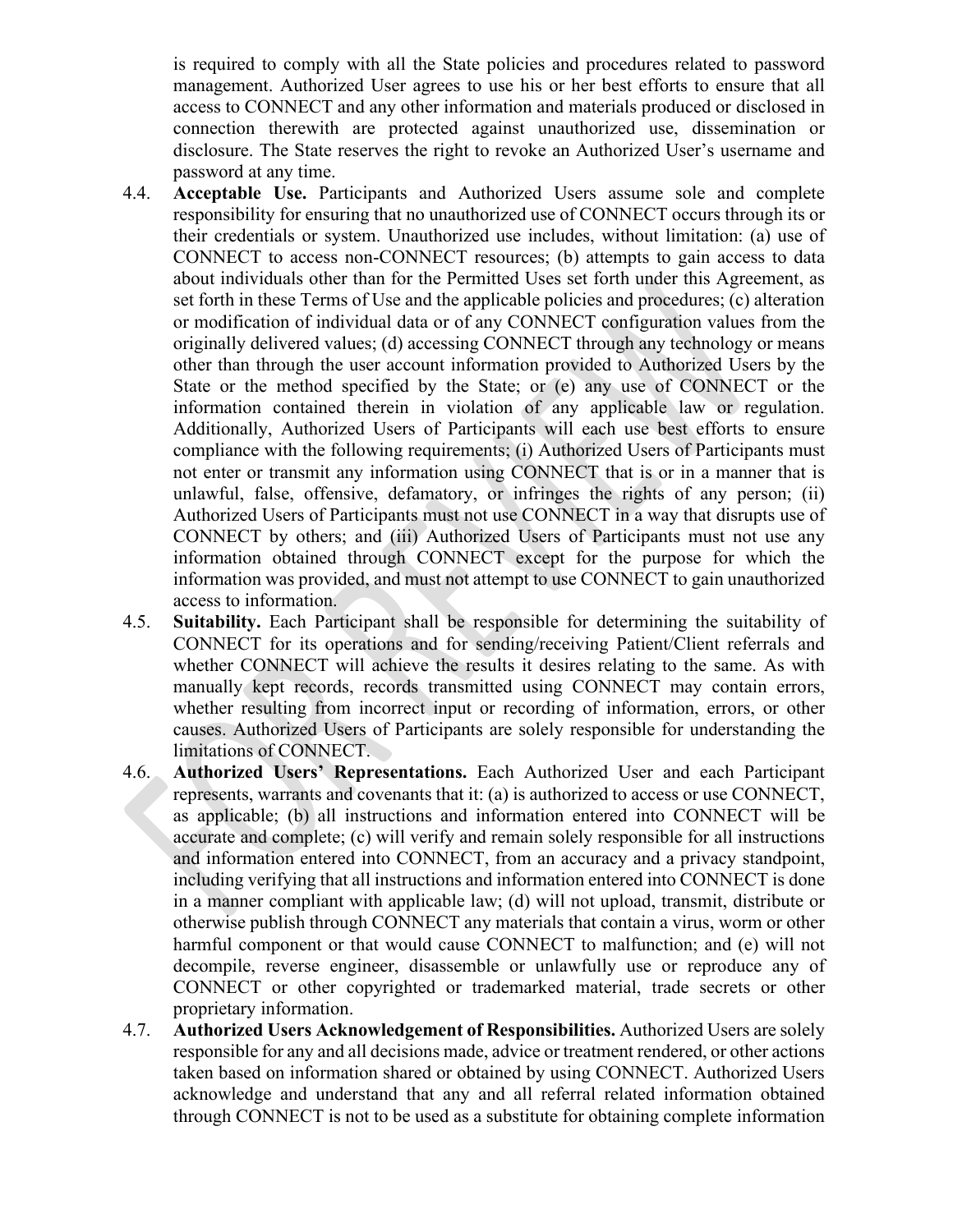regarding a Patient/Client directly from a referral source. Authorized Users are solely responsible for all decisions and actions taken or not taken involving client services or patient care, utilization management, and quality management resulting or in any way related to the use of any information obtained through CONNECT.

- 4.8. **Patient/Client Data.** All Patient/Client data shared and/or accessed through CONNECT is beyond the control of the State. The State neither originates nor creates the Patient/Client Information shared for the purpose of making referrals through CONNECT, nor is it obligated to monitor the specific content or accuracy of the Patient/Client Information shared by and among Participants and Authorized users for the Permitted Uses under this Agreement. Without limiting the generality of any other provision of this Agreement, the State shall have no responsibility for or liability related to the accuracy, content, recentness, completeness, or delivery of the Patient/Client Information by or through the use of CONNECT. All patient information accessed through CONNECT is subject to change arising from numerous factors, including without limitation, the passage of time, and other such factors.
- 4.9. **Monitoring Authorized Users' Use of CONNECT.** The State may conduct and maintain an audit trail of all accesses to CONNECT and to Patient/Client information shared and accessed through CONNECT. Such monitoring may include, but is not limited to, recording the machine name, internet protocol (IP) address number, user number, date, and content of all accesses to CONNECT and information accessed thereon that an Authorized User may make.

#### 5. **General Obligations of the Parties.**

- 5.1. **Technology and Systems.** Authorized Users and participants shall have the sole responsibility for acquiring, installing and maintaining its or their own technology environment and equipment necessary to properly access, operate and utilize CONNECT, including, without limitation: servers, Internet access, LANs and WANs; for any communications or other costs incurred in operating, accessing and using CONNECT, and for any other expenses relating to the foregoing. Any necessary equipment and connections shall conform to The State's then- current specifications for CONNECT. Authorized Users and participants shall be responsible for ensuring that all computers connecting to CONNECT are properly configured, including but not limited to the operating system, web browser, and internet connectivity. Authorized Users and participants shall be responsible for selecting and training adequate personnel with the requisite experience necessary to operate their systems, who are also familiar with the records accessed/transmitted through CONNECT. Authorized Users and participants shall establish adequate operational back-up systems and procedures to ensure recovery and continuity of their systems and operations in the event of a failure.
- 5.2. **Regulatory Compliance.** Authorized Users and participants assume sole and complete responsibility for ensuring that its or their use of CONNECT, as applicable, are in compliance with all applicable federal, state and local laws and regulations, including, without limitation all Privacy Laws applicable to the information disclosed, in any way, through the CONNECT system.
- 5.3. **Access; Availability.** The State will use commercially reasonable efforts to make the core functions and features of CONNECT available to Authorized Users and participants twenty-four (24) hours a day, seven (7) days a week. Each Authorized User and Participant understands and agrees that, from time to time, CONNECT and/or certain features or functionalities of CONNECT may be inaccessible or inoperable for any reason, including, without limitation: (i) equipment or CONNECT malfunctions; (ii) periodic maintenance procedures or repairs which the State may undertake from time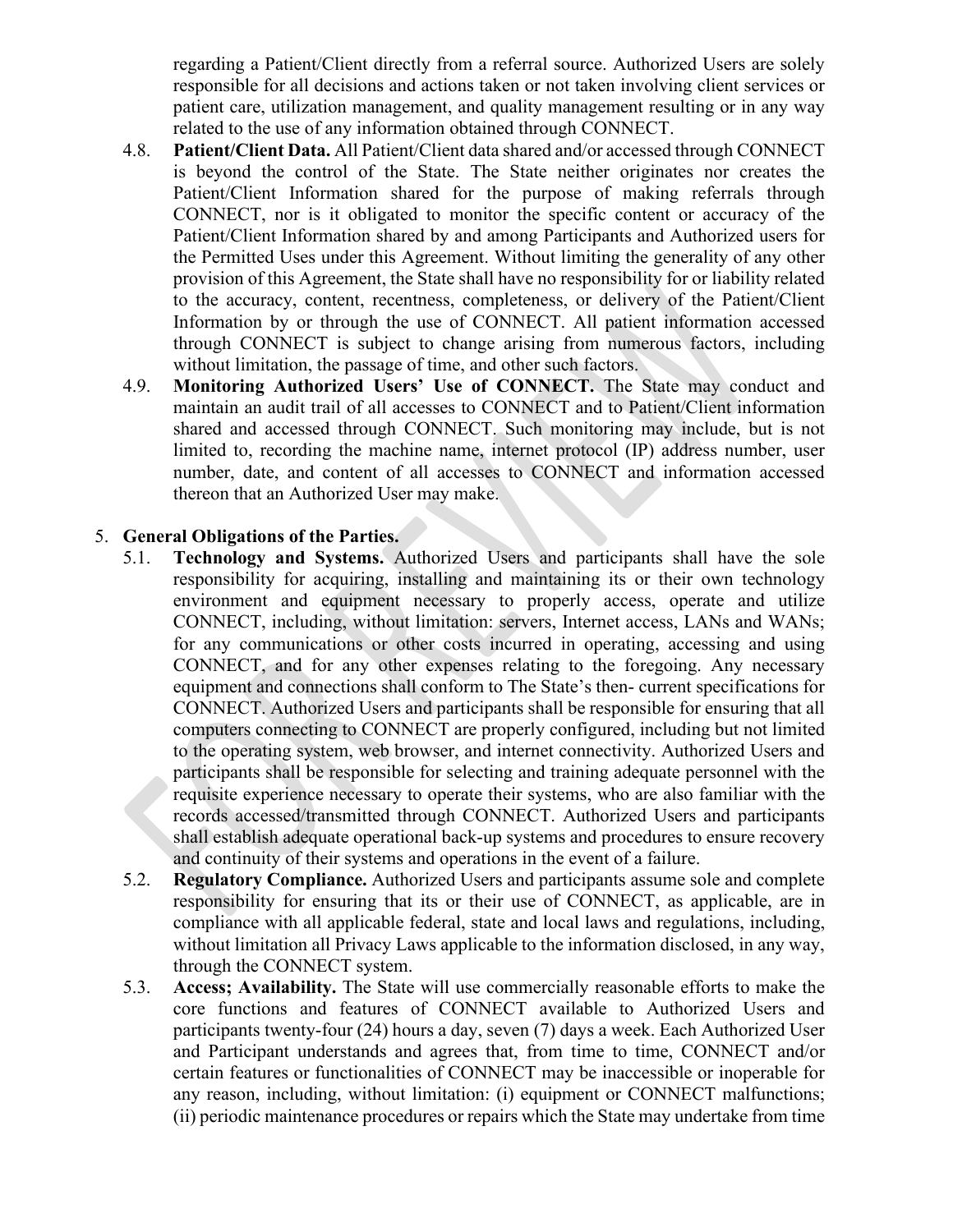to time; or (iii) causes beyond the control of the State or which are not foreseeable by the State.

5.4. **Designated Contacts.** Designated Contacts must qualify as Authorized Users in order to have access to CONNECT on the Participant's or the Authorized Users' behalf. The number of Designated Contacts may not exceed a number that the State, in its sole discretion, deems reasonable and specific to the relevant Authorized Users and/or the Authorized User's sponsoring Participant. The State reserves the right to provide services under this Agreement only to and at the request of one of a Designated Contact. A participant or a group may change its or their Designated Contacts at any time by giving written notice of the change to the State.

# 6. **Provision and Use of Patient/Client Information.**

- 6.1. **Provision of Information.** Participant shall make Patient/Client Information available to the State and other participants through CONNECT in accordance with the Permitted Uses under this Agreement, any Policies and Procedures implemented by the State for such use, from time to time, and applicable state and federal law.
- 6.2. **Measures to Assure Accuracy of Information.** Participant shall use reasonable and appropriate efforts to assure that all of the Patient/Client Information it makes available to the State and other participants and Authorized Users is accurate, free from serious error, reasonably complete, and provided in a timely manner.
- 6.3. **Permissions to Use Information.** Participant grants to the State for the purposes set forth in this Agreement a perpetual, fully-paid, non-exclusive, royalty-free right and license to permit its agents and other participants to access all information it has made available through CONNECT in accordance with this Agreement.
- 6.4. **Malicious Software, Viruses, and Other Threats.** Participant shall use reasonable efforts to ensure that its connection to and use of CONNECT, including without limitation the medium containing any Data, Patient/Client Information or other information provided to CONNECT, does not include, and that any method of transmitting such data will not introduce, any program, routine, subroutine, or data (including without limitation malicious software or "malware," viruses, worms, and Trojan Horses) which will disrupt the proper operation of CONNECT or any part thereof or any hardware or software used by the State in connection therewith, or which, upon the occurrence of a certain event, the passage of time, or the taking of or failure to take any action will cause CONNECT or any part thereof or any hardware, software or data used by the State or any other Participant in connection therewith, to be destroyed, damaged, or rendered inoperable.
- 6.5. **Other participants.** Participant acknowledges that other participants have access to the Patient/Client Data it makes available to CONNECT through CONNECT. Such other participants have agreed to comply with the terms similar to those found in this Agreement and the Policies and Procedures, concerning use of the information; however, the actions of such other parties are beyond the control of the State. Accordingly, the State does not assume any liability for or relating to any impairment of the privacy, security, confidentiality, integrity, availability, or restricted use of any Patient/Client Data on CONNECT resulting from any participant's actions or failures to act, which are beyond the control of the State.
- 6.6. **Unauthorized Access; Lost or Corrupt Data**. The State is not responsible for unauthorized access to Participant's transmission facilities or equipment by individuals or entities using CONNECT or for unauthorized access to, or alteration, theft, or destruction of Participant's data files, programs, procedures, or information through CONNECT, whether by accident, fraudulent means or devices, or any other method. Participant is solely responsible for validating the accuracy of all output and reports and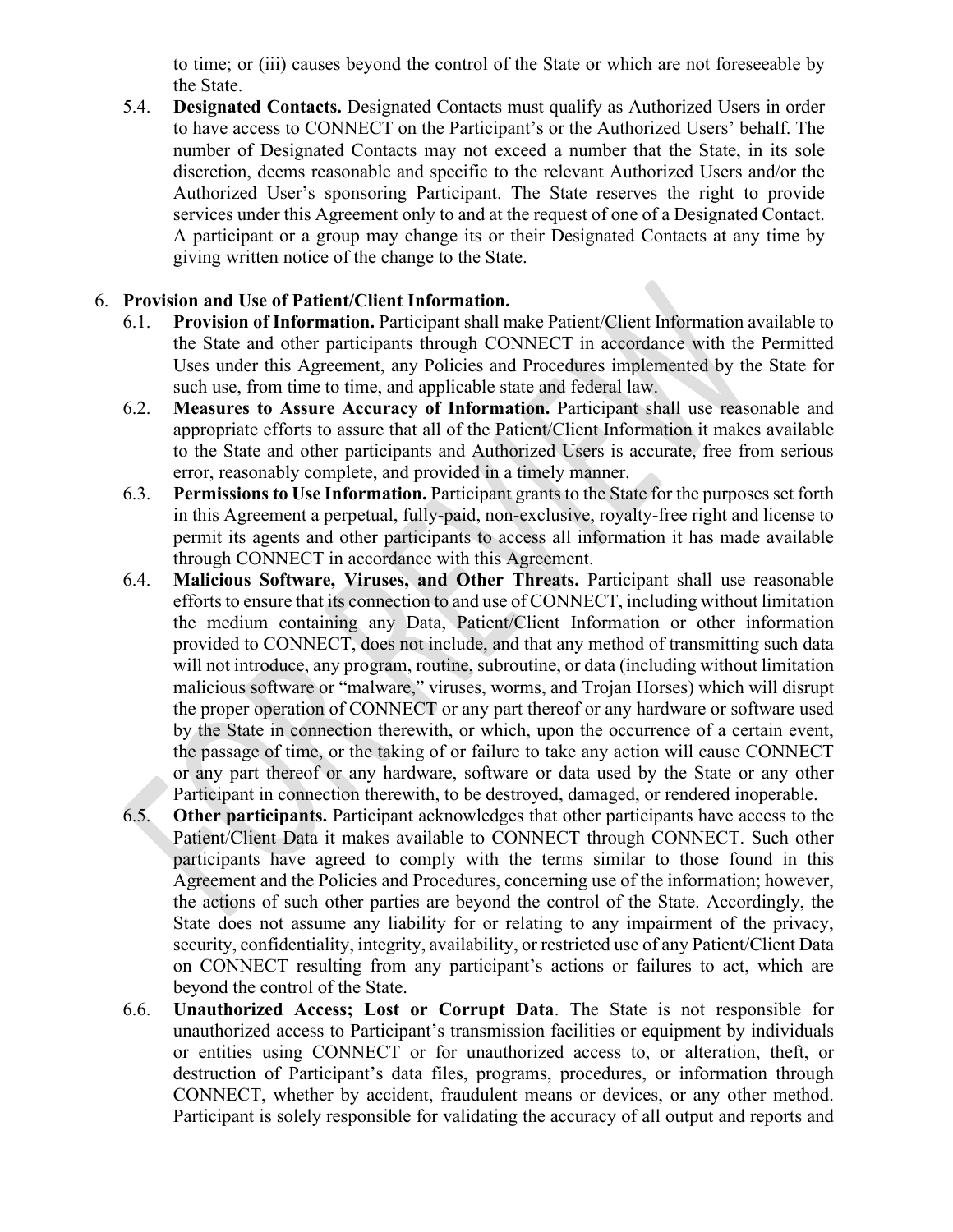protecting Participant's data and programs from loss by implementing appropriate security measures, including routine backup procedures. Participant waives any damages occasioned by lost or corrupt data, incorrect reports, or incorrect data files resulting from programming error, operator error, equipment or software malfunction, security violations, or the use of third-party software.

### 7. **Limited Warranty; Disclaimer; Limit of Liability and Indemnification.**

- 7.1. **Limited Warranty.** The State warrants that the components of CONNECT are either owned by the State or used under license if owned by third parties, and that, to the best of the State's knowledge, Authorized Users' and Participants' access and use of CONNECT, as applicable to this Agreement and as contemplated by these Terms of Use, without modification and in accordance with the documentation, will not infringe the rights of any third party.
- 7.2. **Disclaimer.** THE WARRANTIES SET FORTH IN SECTION 7 ARE LIMITED WARRANTIES AND ARE THE ONLY WARRANTIES MADE BY THE STATE. TO THE FULLEST EXTENT ALLOWED UNDER APPLICABLE LAW, THE STATE EXPRESSLY DISCLAIMS ALL OTHER WARRANTIES OF ANY KIND, EXPRESS, IMPLIED OR OTHERWISE, INCLUDING, WITHOUT LIMITATION, WARRANTIES OF MERCHANTABILITY, NON- INFRINGEMENT, SUITABILITY, INTEGRATION, CURRENTNESS, ACCURACY, AND FITNESS FOR A PARTICULAR PURPOSE. THE STATE DOES NOT WARRANT AND SPECIFICALLY DISCLAIMS ANY REPRESENTATIONS THAT CONNECT WILL MEET ANY AUTHORIZED USER'S OR PARTICIPANT'S REQUIREMENTS, THAT ACCESS TO OR OPERATION OR USE OF CONNECT WILL BE UNINTERRUPTED OR ERROR FREE, THAT DEFECTS IN CONNECT, IF ANY, WILL BE CORRECTED, OR THAT RESULTS WILL BE TIMELY, ACCURATE, ADEQUATE OR COMPLETE. THE STATE DOES NOT WARRANT OR REPRESENT THAT USE OF CONNECT WILL RESULT IN COMPLIANCE WITH ANY APPLICABLE LAWS OR REGULATIONS, AND EACH AUTHORIZED USER AND EACH PARTICIPANT UNDERSTANDS THAT IT IS SOLELY RESPONSIBLE FOR ENSURING COMPLIANCE WITH ANY AND ALL APPLICABLE LAWS AND REGULATIONS.
- 7.3. **Limitation of Liability.** ANY LIABILITIES OF THE STATE OF MONTANA AND ITS OFFICIALS, EMPLOYEES AND AGENTS ARE GOVERNED AND LIMITED BY THE PROVISIONS OF TITLE 2, CHAPTER 9, MCA, FOR ALL ACTS, OMISSIONS, NEGLIGENCE, OR ALLEGED ACTS OR OMISSIONS, NEGLIGENT CONDUCT, AND ALLEGED NEGLIGENT CONDUCT RELATED TO USE AND OPERATION OF CONNECT. THE STATE AND ITS EMPLOYEES, AGENTS, REPRESENTATIVES AND ASSIGNS, SHALL HAVE NO LIABILITY WITH RESPECT TO ITS OBLIGATIONS UNDER THESE TERMS OF USE OR OTHERWISE FOR LOST PROFITS, LOSS OF DATA, WORK STOPPAGE, CONSEQUENTIAL, EXEMPLARY, SPECIAL, INDIRECT, INCIDENTAL OR PUNITIVE DAMAGES, EVEN IF IT HAS BEEN ADVISED OF THE POSSIBILITY OF SUCH DAMAGES. TO THE FULL EXTENT ALLOWED UNDER APPLICABLE LAW, THE AGGREGATE LIABILITY OF THE STATE FOR ANY REASON AND UPON ANY CAUSE OF ACTION OR CLAIM SHALL BE LIMITED TO THE AMOUNT OF FEES PAID TO THE STATE BY THE AUTHORIZED USER OR PARTICIPANT, IF ANY. THIS LIMITATION APPLIES TO ALL CAUSES OF ACTION OR CLAIMS IN THE AGGREGATE, INCLUDING, WITHOUT LIMITATION, BREACH OF CONTRACT, BREACH OF WARRANTY,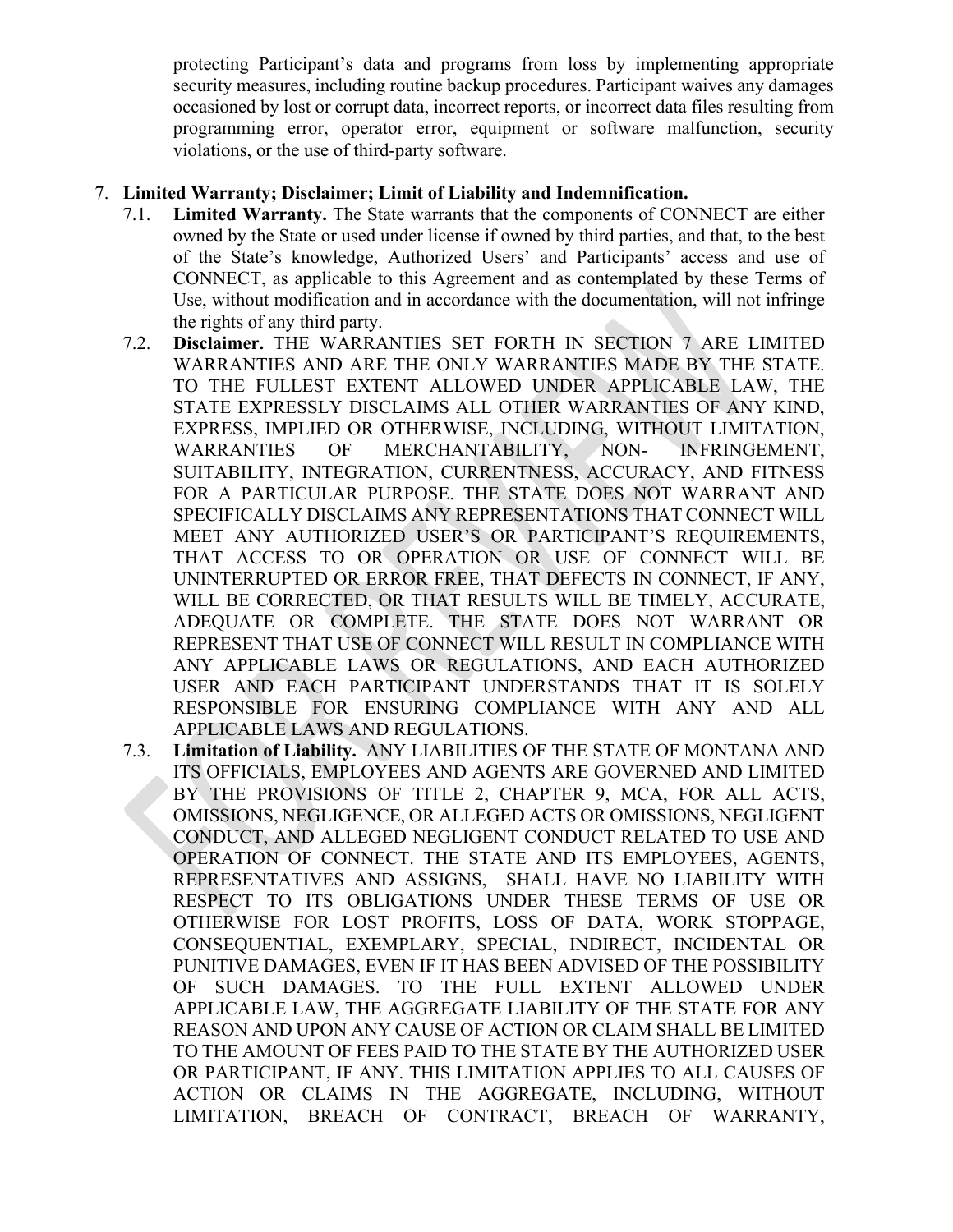INDEMNITY, NEGLIGENCE, STRICT LIABILITY, MISREPRESENTATIONS, AND OTHER TORTS. THE PARTIES UNDERSTAND THAT THE FOREGOING DISCLAIMERS OF WARRANTIES AND LIMITATIONS OF LIABILITY ARE MATERIAL TO THE TERMS OF THIS AGREEMENT AND THE STATE PERMITTING PARTICIPANT AND AUTHORIZED USERS TO USE THE SYSTEM AND ARE A REFLECTION OF THE RISKS ASSUMED BY THE PARTIES IN ORDER FOR THE STATE TO PROVIDE AUTHORIZED USERS AND PARTICIPANTS WITH ACCESS TO CONNECT FOR THE SPECIFIED FEES, IF ANY.

7.4. **Indemnification by Authorized Users and Participants.** The Participant and each Authorized User in their execution of this Agreement do hereby agree to and will, at all times applicable to this Agreement, even after this Agreement has been terminated, at their own expense, indemnify and hold the State and its employees, agents, representatives and assigns harmless from and against any and all claims, actions, liabilities, losses, damages, judgments, grants, costs and expenses (including reasonable attorneys' fees) to the extent that the foregoing result from or pertain to Authorized User's or Participant's use, misuse and operation of CONNECT, breach of these Terms of Use, gross negligence, or willful misconduct.

#### 8. **Confidentiality.**

8.1. **Confidential Proprietary Information.** Each of the parties (the "**Disclosing Party**") may from time to time disclose to the other party (the "**Recipient**") Confidential Proprietary Information (as defined below). As used herein, "**Confidential Proprietary Information**" means: (a) any nonpublic information regarding the Disclosing Party's existing or proposed business, technology, products, services, internal structure and strategies of the Disclosing Party, specifically including, without limitation, the CONNECT software, software development, documentation, end-user materials, intellectual property, proposals, designs, concepts, methodologies, inventions, source or object code, developments, research, programs, databases, referral sources, customers, prospective customers, inventions, developments, "know-how," procedures, financial information or licensing and access policies; (b) any nonpublic information about Disclosing Party's financial condition; (c) any nonpublic information regarding these Terms of Use; (d) any information of the Disclosing Party when presented in printed, written, graphic, photographic or other tangible form (including information received, stored or transmitted electronically) and marked "Confidential" or similarly by the Disclosing Party; (e) any information disclosed orally by the Disclosing Party, if the Disclosing Party states at the time of first disclosure that such information is of a confidential nature and the Disclosing Party confirms the confidentiality of such information with the Recipient in writing within ten (10) days after first disclosure; and (f) all such information that, by its nature, a reasonable party would consider to be confidential or proprietary. Without limiting the generality of the foregoing, all information pertaining to Authorized Users or Participants provided to the State using CONNECT shall be deemed to be Confidential Proprietary Information of Authorized Users or Participants, as applicable. Confidential Proprietary Information shall not include information that: (i) is or becomes publicly available through no fault of Recipient; (ii) is or has been received in good faith by Recipient without restriction on use or disclosure from a third party having no obligation of confidentiality to Disclosing Party; or (iii) is or has been independently developed by Recipient without reference to Confidential Proprietary Information received from Disclosing Party, as evidenced by Recipient's written records. Patient health information shall not be considered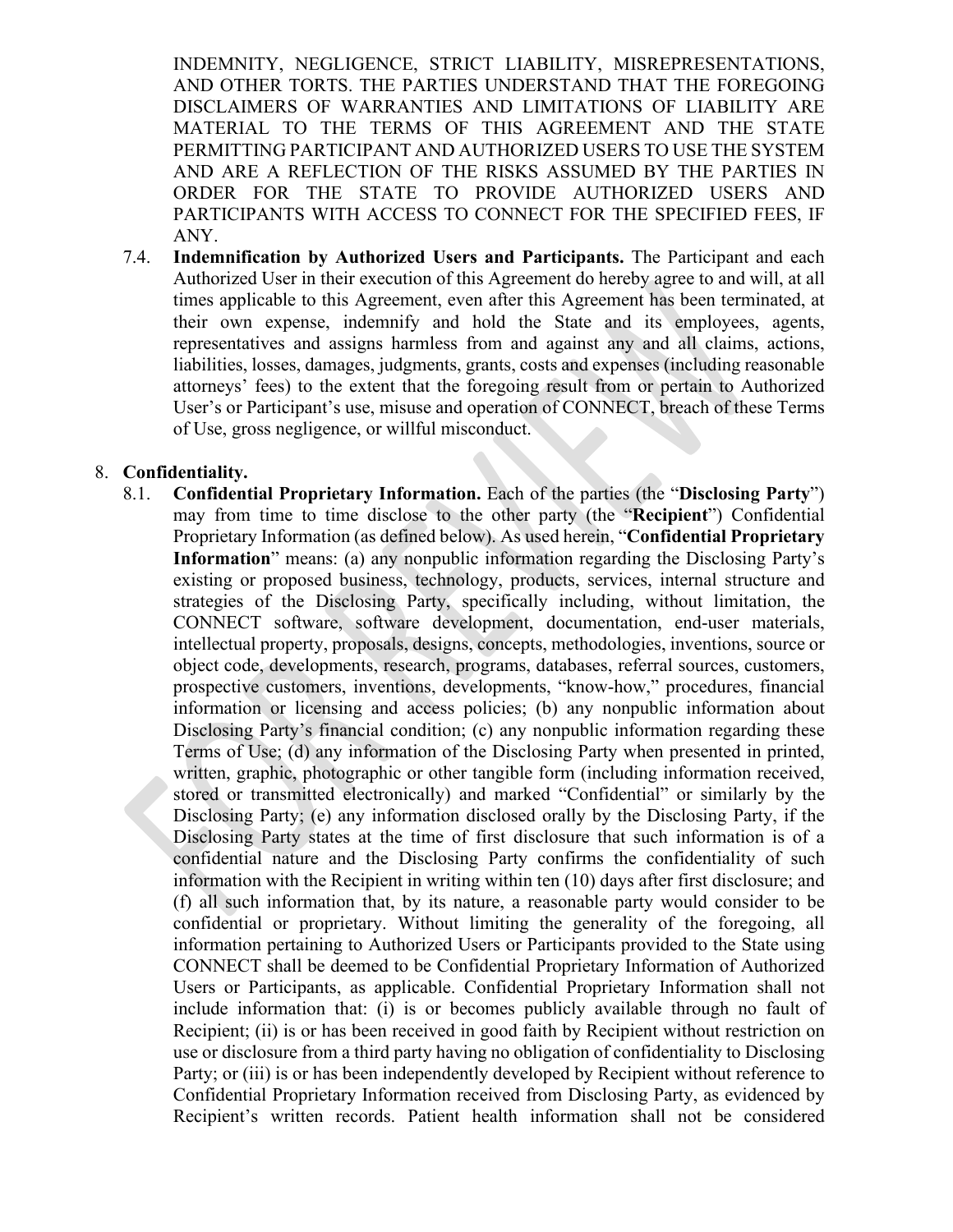Confidential Proprietary Information of any party, but shall be subject to the confidentiality protections otherwise set forth in these Terms of Use. The State will provide the Disclosing Party timely notice of any administrative or legal request or contest from a third-party seeking release of Confidential Proprietary Information. If the State determines that such information is subject to the public right to know and must be released as requested, the State will provide the Disclosing Party with notice of the intended release five working days prior to the date of the proposed release. The notice period is intended to allow the Disclosing Party to make arrangements, if desired, to intervene through an appropriate legal forum to contest the release.

- 8.1.1. **Confidential Proprietary Information not to Include Participant's business and service information.** The definition of Confidential Propriety Information excludes the information about Participant, its business and services, and its Authorized Users that is available to other participants in the CONNECT system ("Participant Information"), excluding Patient/Client data protected by Privacy Laws. The State may use and disclose such Participant information to further public health efforts in the State of Montana, including, but not limited to, integrating Participant information into other public health related referral systems.
- 8.2. **Confidentiality and Non-Use.** Recipient will use reasonable efforts to avoid unauthorized disclosure of the Disclosing Party's Confidential Proprietary Information. Recipient will protect the Disclosing Party's Confidential Proprietary Information from unauthorized disclosure by taking at least those steps that Recipient uses to protect its own Confidential Proprietary Information, but in no event less than reasonable efforts. Recipient will not use the Disclosing Party's Confidential Proprietary Information except for purposes of fulfilling its obligations under these Terms of Use. Recipient may disclose the Disclosing Party's Confidential Proprietary Information to its employees, agents, service providers and other persons who need to know such Confidential Proprietary Information in connection with this Agreement and the purposes for this Agreement. Before doing so, Recipient will take reasonable steps to ensure that such persons will comply with the restrictions imposed on Recipient by the terms of this Agreement. The obligation to protect Confidential Proprietary Information will continue as long as Recipient possesses or has access to the Confidential Proprietary Information.
- 8.3. **Permitted Disclosure.** Recipient may disclose Confidential Proprietary Information as required by law or in compliance with any court or administrative order; provided that Recipient gives the Disclosing Party reasonable notice as permitted by law that such Confidential Proprietary Information is being sought by a third party in order to afford the Disclosing Party the opportunity to limit or prevent such disclosure.
- 8.4. **Confidentiality of Information Under HIPAA.** The parties acknowledge that the State transmits through CONNECT protected health information ("**PHI**") that is subject to certain requirements of the federal Health Insurance Portability and Accountability Act of 1996 ("**HIPAA**"). The State has implemented and maintains administrative, physical and technological safeguards that the State believes reasonably and appropriately protect the confidentiality, integrity and availability of all personal information, including PHI. The State will maintain the confidentiality of all PHI that is within its possession, consistent with the requirements of such federal and state laws and regulations that are lawfully in effect and applicable to the State.
- 8.5. **Compliance with Laws; Confidential Patient/Client Information.** Both the State and Participant, and their agents and employees, will comply with the federal and state laws and regulations applicable to this Agreement, including without limitation, Privacy Laws and any and all other laws governing the use, security and privacy of Data of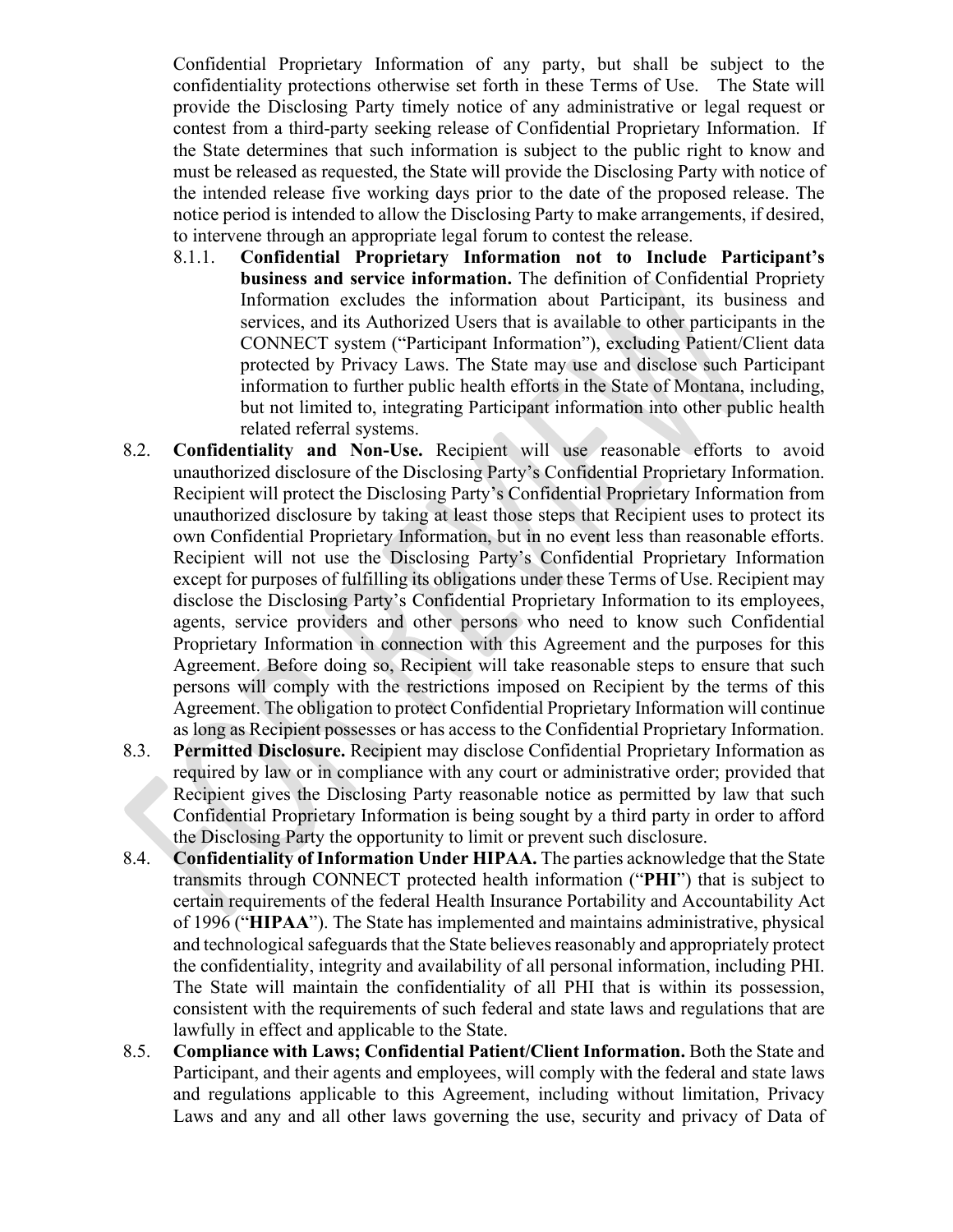Patients/Clients, Patient/Client consent for the use and transfer of Data and requirements for disclosure or exchange of such Data. State and Participant, and their agents and employees, will maintain the confidentiality of Data as required by state and federal law. The State's use of Data will be subject to this Agreement and the Business Associate Agreement set forth in Exhibit 1.

8.5.1. Participant Confidentiality and Liability Assumption. Participant understands and hereby agrees that, except for the obligations and/or liability specifically assumed by the State in this Agreement and the CONNECT Business Associate Agreement integrated herein by reference, Participant is responsible for all Privacy and Confidentiality requirements related to and/or governing the Data and Patient/Client Information that it discloses and uses through CONNECT, and Participant holds the State harmless for any action of Participant that causes any such Data or Patient/Client Information to be disclosed or used by Participant, its Authorized users, other participants and their Authorized Users, as a result of the actions of Participant under this Agreement and/or with regard to the usage of CONNECT by Participant, employees, agents and assigns, including, but not limited to Authorized Users.

### 9. **Intellectual Property.**

- 9.1. **The State Intellectual Property.** The State Intellectual Property (as defined below) is the valuable, confidential property of the State and its licensors. International intellectual property laws protect such the State Intellectual Property. Authorized Users and participants may use CONNECT as permitted herein and may not otherwise modify, adapt, translate, or create derivative or collective works based on CONNECT without the prior written consent of the State. As between the parties, the State owns all right, title, and interest in and to CONNECT and including, without limitation, all current and future enhancements, revisions, new releases and updates thereof and any derivative or collective works based thereon and all documentation thereto, all copyrights, trademarks, trade secrets, patents and goodwill therein, and all images, photographs, illustrations, graphics, audio and video created by or for the State therein (collectively, "the State Intellectual Property").
- 9.2. **Trademarks.** Any trademarks owned or controlled by the State, whether or not included in CONNECT and any logos relating to the foregoing are trademarks or service marks of the State and its licensors (collectively, "the State Trademarks"). All other trademarks, service marks and logos used in CONNECT, if any, are the trademarks, service marks or logos of their respective owners.
- 9.3. **Use of Intellectual Property.** Authorized Users and participants may not copy, reproduce, republish, store, upload, post, transmit, analyze, adapt, reformat, print, distribute, commercially exploit or publicly display the State Intellectual Property, CONNECT system, CONNECT software, the State Trademarks or the State Confidential Proprietary Information or any portion thereof in any manner whatsoever without the prior written consent of the State. Authorized Users and participants may not remove, reproduce, alter, use, display, modify, copy or obscure any copyrighted material, trademark, service mark, legal or other proprietary notices in or on any portions of the State Intellectual Property, the State Trademarks, or the State Confidential Proprietary Information or any portion thereof.

# 10. **Suspension of Access; Termination.**

10.1. **Suspension of Access to the CONNECT Referral System.** The State may suspend Participant's and/or its Authorized Users' access to the CONNECT referral system,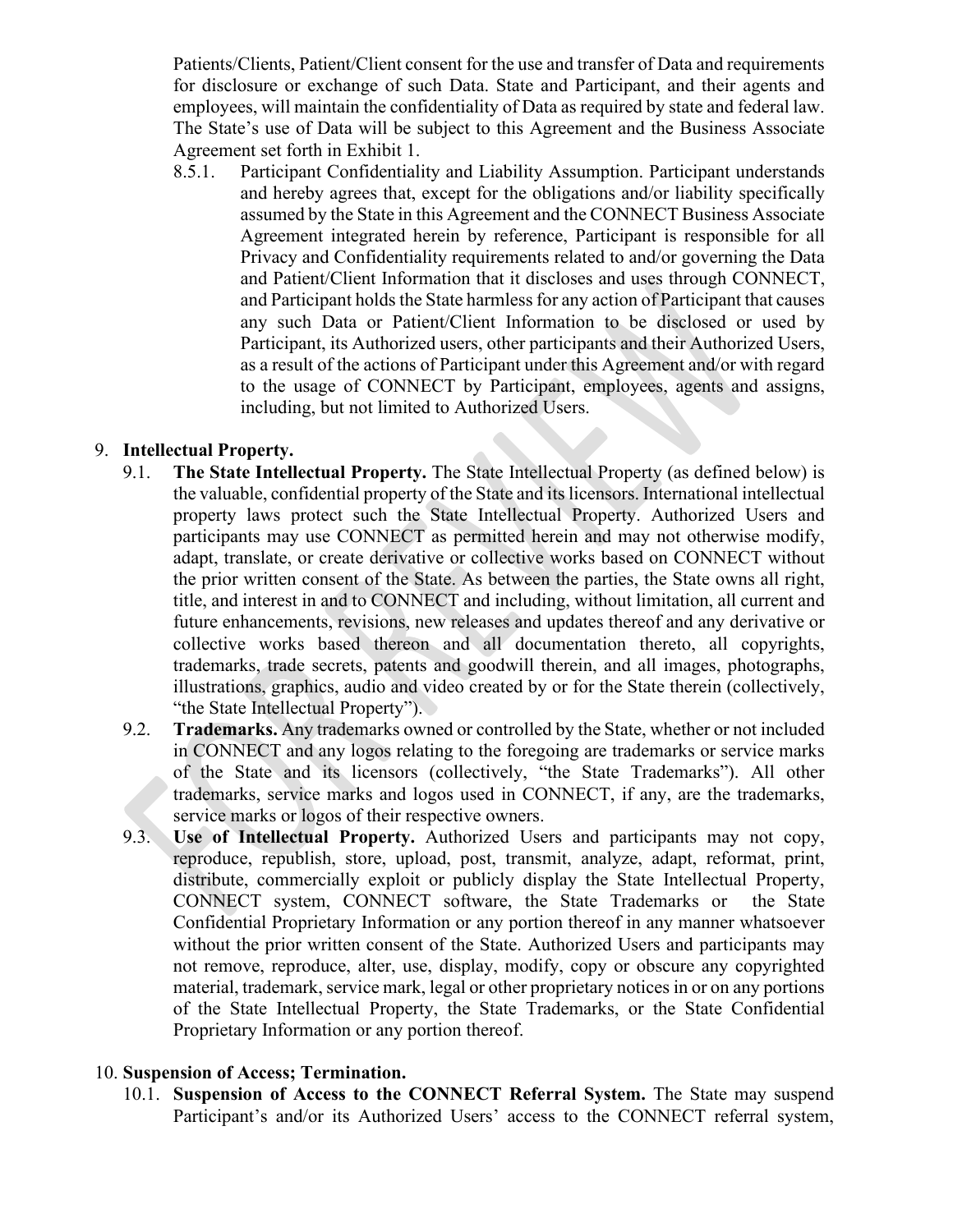pending possible termination of the Participant's and/or its Authorized Users' participation in the CONNECT referral system, for any of the following reasons:

- A. The Participant has failed to reasonably utilize the CONNECT referral system for referrals;
- B. The Participant or its Authorized Users have failed, repeatedly, to respond to referrals sent to Participant from other Participants or actively or appropriately engage in coordinated care efforts requested by other Participants;
- C. The Participant or any of its Authorized Users have been determined noncompliant with or sanctioned by the Federal or State government under any Privacy Law;
- D. The Participant has discontinued its operations;
- E. The State has determined that Participant and/or its Authorized users have or likely have violated any portion of this Agreement;
- F. The Participant or its Authorized Users are subject to criminal charges related to Participant's services;
- G. Any other reason deemed appropriate by the State to suspend the Participant's participation under this Agreement in order to protect other participants, Authorized Users and/or Patients/Clients from the actions of the Participant and/or its Authorized Users.

In the event that Participant and/or its Authorized Users are suspended from accessing the CONNECT referral system the Participant or Authorized User may request to the DPHHS Administrator that the State reinstate suspended access to the system, and whether a Participant's and/or an Authorized User's access is reinstated is, and will remain at all times under this Agreement, at the sole discretion of the State. Participants and Authorized Users suspended from the system may only be reinstated by the DPHHS Administrator of the CONNECT referral system. Following suspension of Participant or Authorized User Access, the State may terminate Participant's participation in the CONNECT referral system pursuant to the terms of this Agreement, if the State deems it appropriate to do so, in its sole discretion.

- 10.2. **Termination.** Each Participant's Authorized User's and/or license to use and access CONNECT, as applicable, will terminate immediately upon the State's revocation of the Authorized User's username and password or termination or expiration of the relevant Participation Agreement. In addition, the Participant's and/or Authorized User's license to use and access CONNECT, as applicable, may be terminated by the State, immediately and without prior notice to the Participant and/or Authorized user(s), as applicable, in the event (a) the Participant or an Authorized User of the Participant materially breaches these Terms of this Agreement; (b) the State gives an Authorized User or Participant notice of additional terms and conditions that will govern use of or access to CONNECT, and the Authorized User or Participant does not accept the additional terms and conditions; (c) the State ceases providing access to CONNECT, in general; and/or (d) in the case of the Participant, specifically, the Participant has discontinued its operations or otherwise discontinued providing services.
- 10.3. **Termination Without Cause.** The State may terminate this Agreement without cause, at any time, upon notice to the Participant. When possible, the State may give thirty (30) days or more prior notice to the Participant for the purpose of permitting the participant transitioning referrals from the system, prior to the effective date of termination. The State may terminate this agreement immediately if federal and/or state funding to maintain CONNECT becomes unavailable to sustain system operations.
- 10.4. **Consequences Upon Termination.** Upon the termination or expiration of an Authorized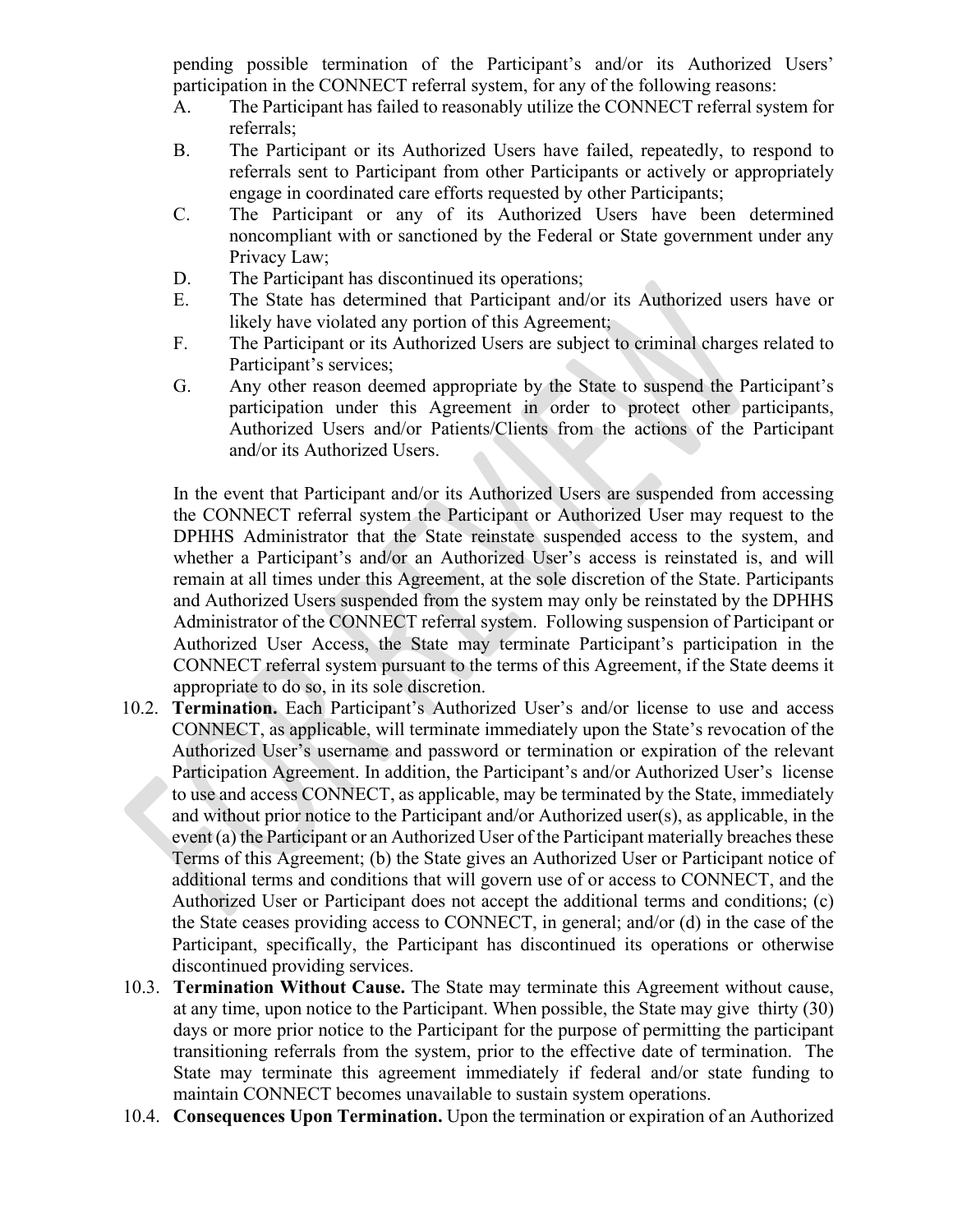User's or a Participant's license to use and access CONNECT, as applicable: (a) the Authorized User's or Participant's use of CONNECT shall immediately and automatically terminate, (b) the Authorized User or the Participant shall cease use of any of the State Intellectual Property related to CONNECT; (c) the Authorized User or the Participant shall immediately return to the State any State Intellectual Property, the State Confidential Information, documentation and any other the State property in Authorized User's or Participant's possession; and (d) the Authorized User or the Participant shall certify its compliance with this Section to the State in writing upon request.

Following termination of this Agreement with Participant, the State may retain data from the Participant in the CONNECT system for any period needed by other Participants to continue to provide services to Patients/Clients and as required by State policies and procedures, applicable grant or other funding or applicable law and regulations, and pursuant to other Permitted Uses Under this Agreement.

Participant further acknowledges and agrees that any Patient/Client Information made available to CONNECT prior to termination of the Agreement will remain in CONNECT, and be addressed pursuant to the terms of this Section 10.4 and State policies and procedures and will not be returned to Participant. Following termination of this Agreement, the State may, at its election, delete the data or Patient/Client Information in accordance with the State's data retention and destruction policy as then in effect and as modified from time to time.

### 11. **Complete Agreement; No Waiver.**

- 11.1. This Agreement includes, and incorporates by reference:
	- 11.1.1. The Participation Agreement for CONNECT referral system executed by the Participant;
	- 11.1.2. CONNECT System Business Associate Agreement;
	- 11.1.3. Any additional agreements signed by the State and Participant in relation to the Authorized User's and it sponsoring Participant's participation in the CONNECT system
	- 11.1.4. CONNECT Policies and Standards, as applicable
- 11.2. This Agreement sets forth the entire understanding of the State and the Participant and supersedes all prior agreements and understandings with respect to its subject matter, unless otherwise stated in this Agreement. The waiver of any breach or default will not constitute a waiver of any other right hereunder or any subsequent breach or default.

# 12.**Other Provisions and Legal Terms**

- 12.1. **Notices.** All notices made pursuant to this Agreement to the Participant and its Authorized Users shall be in writing and sent to the Authorized User and the Designated Contact of the Participant through the notifications function of the CONNECT system. Notices to the State shall be made to the DPHHS CONNECT Administrator.
- 12.2. **Governing Law.** This Agreement shall be construed and controlled by the laws of the State of Montana, without reference to conflict of laws principles.
- 12.3. **Jurisdiction, Venue, and Attorney Fees.** The Parties agree that all disputes between Participant and the State that arise in any way out of or in connection with this Agreement shall be heard exclusively in the State District Court of Montana located in Lewis and Clark County, Helena, Montana. If there is litigation concerning this Agreement, each party must pay its own costs and attorney fees.
- 12.4. **Amendment.** This Agreement may be amended by the State by providing notice to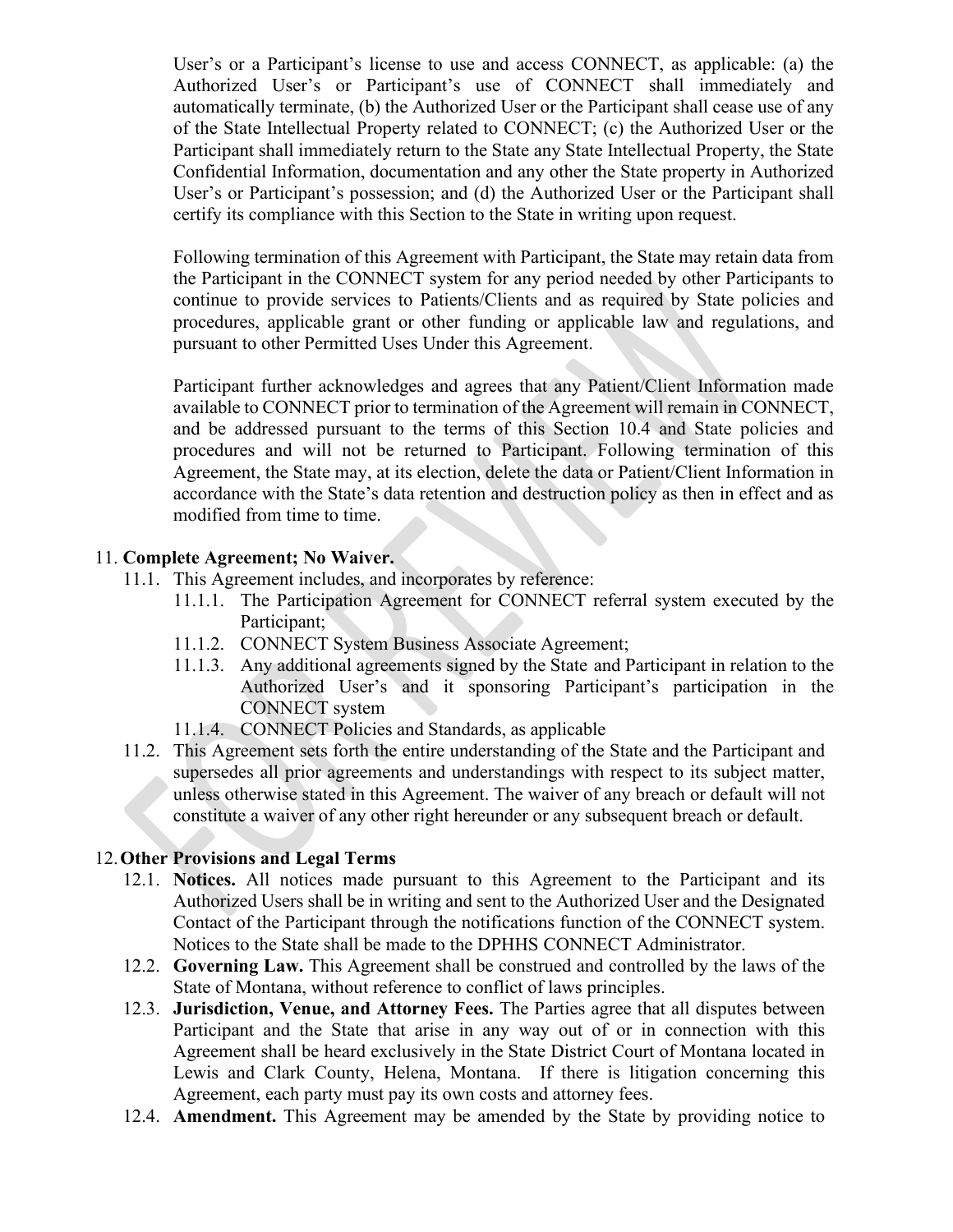Participant at least thirty (30) days before any such amendment takes effect, and the terms of the amended Agreement will be effective with respect to Participant, unless Participant provides its notice of termination within thirty (30) days of the notice of amendment.

- 12.5. **No Third-Party Beneficiaries.** This Agreement is entered into for the benefit of the Parties and not for the benefit of any third party.
- 12.6. **Compliance with Laws.** Notwithstanding anything contained in this Agreement to the contrary, the obligations of the Parties will be subject to all applicable laws, regulations and orders, present and future, of any governmental authority having jurisdiction over the Parties. It is the intention of the Parties that this Agreement will comply with all applicable laws and regulations.
- 12.7. **General Construction.** As used in this Agreement, the plural form and singular form each shall be deemed to include the other in all cases where such form would apply. "Includes" and "including" are not limiting, and "or" is not exclusive.
- 12.8. **Independent Contractors.** The relationship of the State and the Participant established by this Agreement is that of independent contractors. This Agreement does not give the State or the Participant the power to direct and control the day-to-day activities of another; constitute the State, the Participant, any other participant in the CONNECT referral system as partners, joint ventures, co-owners, principal agent(s), or otherwise as participants in a joint or common undertaking; or allow the State or the Participant to create or assume any obligation on behalf of another for any purpose whatsoever.
- 12.9. **Non-Assignability.** No rights of the Participant under this Agreement may be assigned or transferred by the Participant, either voluntarily or by operation of law, without the prior written consent of the State, which it may withhold in its sole discretion.
- 12.10. **Warranty of Signature.** This Agreement must be signed by a representative of the Participant that is authorized to commit the Participant to all of the terms of this Agreement. By signing this Agreement, the person signing represents and warrants that he or she has been authorized by the respective Participant to enter into the obligations set forth in this Agreement and has read and understood this Agreement.
- 12.11. **Remedies.** The parties expressly agree that the State shall be entitled to injunctive and other equitable relief to prevent such a breach, in addition to any other remedy to which the State might be entitled. The parties waive the posting of any bond or surety prior to the issuance of an injunction hereunder. In the event a court refuses to honor the waiver of bond hereunder, the parties expressly agree to a bond in the amount of \$100.00. All remedies for such a breach shall be cumulative and the pursuit of one remedy shall not be deemed to exclude any other remedy with respect to the subject matter hereof.
- 12.12. **Force Majeure.** Neither party will be liable for any delay in performing its obligations (other than payment of money) if the delay is caused by any event beyond the reasonable control of the party, including, without limitation, acts of nature, war or insurrection, civil commotion, destruction of production facilities or materials by earthquake, fire, storm or flood, material or products shortages, labor disturbances, epidemic, disruption or slow speed of the Internet, break-downs of security or introduction of computer viruses (and the like) by third parties, any manufacturer or supplier delay in delivery or non-delivery, governmental action, terrorist attack or other similar event.
- 12.13. **Headings.** The captions and headings of these Terms of Use are included for ease of reference only.
- 12.14. **Action.** No action arising under these Terms of Use may be brought by an Authorized User or a participant more than one (1) year after the cause of action has accrued.
- 12.15. **Survival.** All of the terms and provisions in these Terms of Use which are by their nature intended to survive an Authorized User's or Participant's license to use CONNECT, as